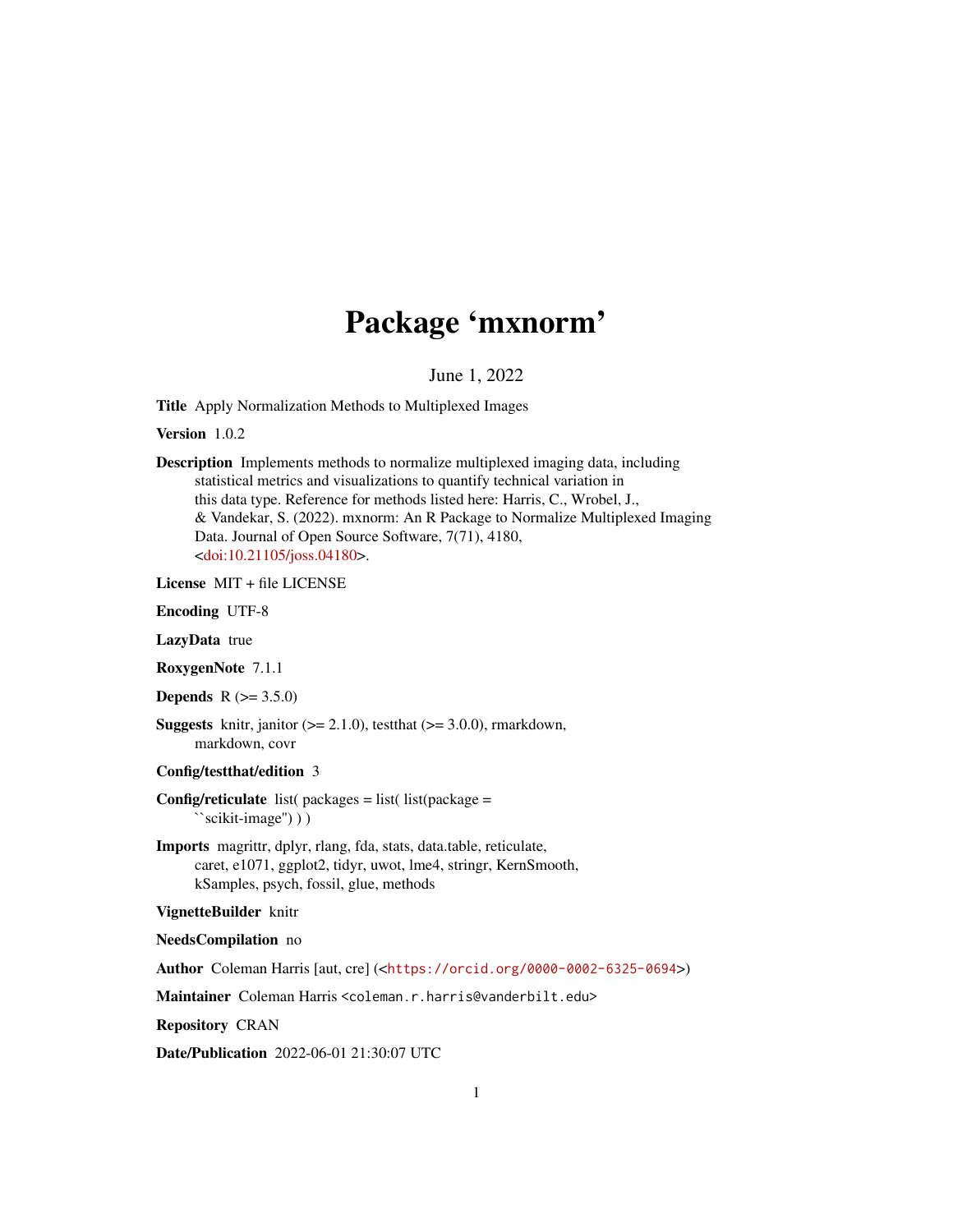# <span id="page-1-0"></span>R topics documented:

| Index |                                                                                                                       | 12 |
|-------|-----------------------------------------------------------------------------------------------------------------------|----|
|       |                                                                                                                       |    |
|       | $run\_var\_proportions \ldots \ldots \ldots \ldots \ldots \ldots \ldots \ldots \ldots \ldots \ldots \ldots \ldots 10$ |    |
|       |                                                                                                                       |    |
|       |                                                                                                                       |    |
|       |                                                                                                                       |    |
|       |                                                                                                                       |    |
|       |                                                                                                                       |    |
|       |                                                                                                                       |    |
|       |                                                                                                                       |    |
|       |                                                                                                                       |    |
|       |                                                                                                                       |    |
|       |                                                                                                                       |    |

mx\_dataset *Generates mx\_dataset*

#### Description

Takes in data from data.frame of cell-level multiplexed data to create a mx\_dataset S3 object.

#### Usage

```
mx_dataset(data, slide_id, image_id, marker_cols, metadata_cols = NULL)
```
# Arguments

| data          | multiplexed data to normalize. Data assumed to be a data.frame with cell-level<br>data.                                   |
|---------------|---------------------------------------------------------------------------------------------------------------------------|
| slide_id      | String slide identifier of input data. This must be a column in the data data.frame.                                      |
| image_id      | String image identifier of input data. This must be a column in the data<br>data.frame.                                   |
| marker_cols   | vector of column name(s) in data corresponding to marker values.                                                          |
| metadata_cols | other identifiers of the input data (default=NULL). This must be a vector of<br>column name $(s)$ in the data data frame. |

# Value

data.frame object in the mx\_dataset format with attribute for input type

```
mx_data = mx_dataset(mxnorm::mx_sample, "slide_id", "image_id",
  c("marker1_vals","marker2_vals","marker3_vals"),
  c("metadata1_vals"))
```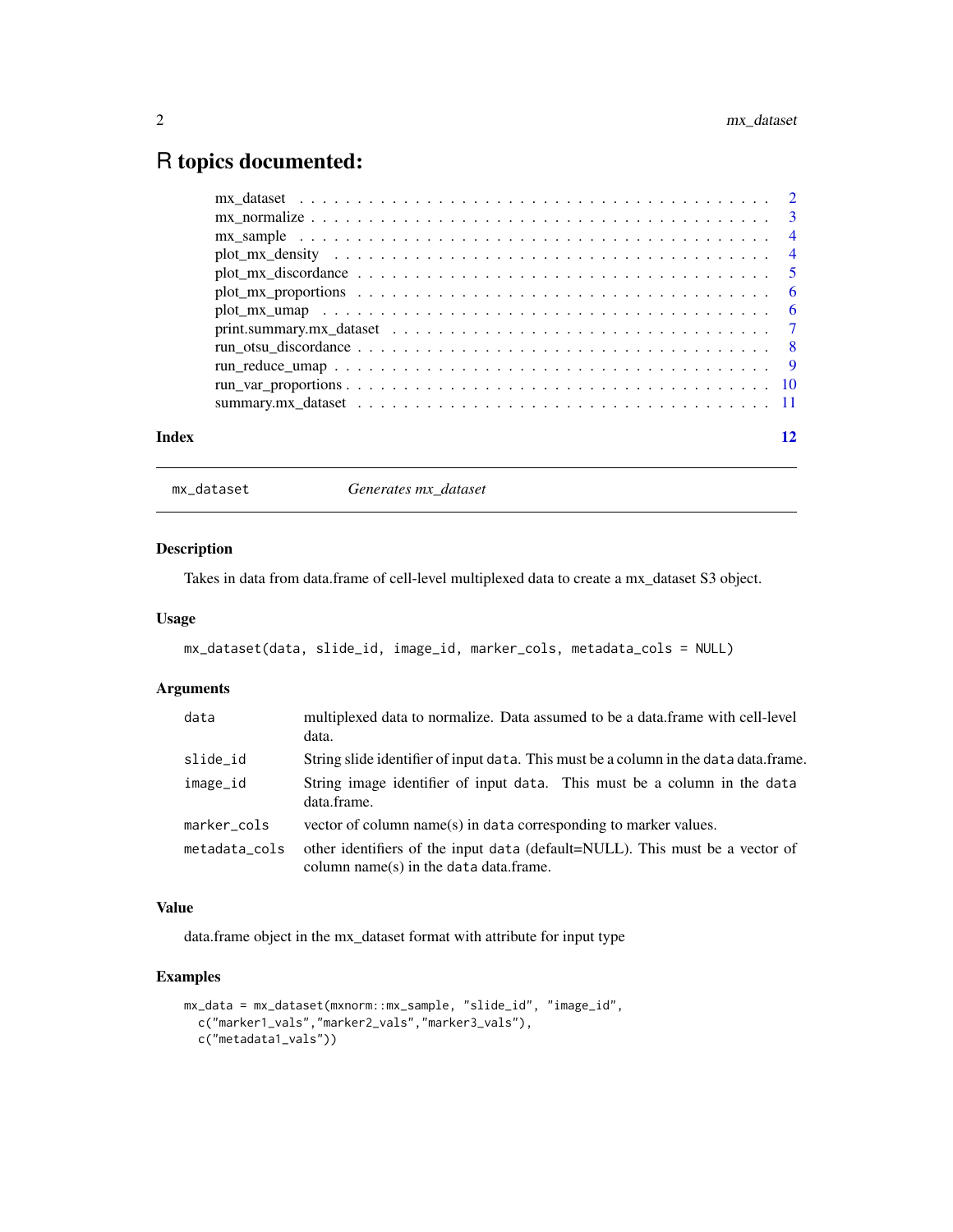<span id="page-2-0"></span>

#### Description

Normalizes some given image input according to the method specified

# Usage

```
mx_normalize(
  mx_data,
  transform = "None",
  method = "None",
  method_override = NULL,
  method_override_name = NULL,
  ...
\mathcal{E}
```
# Arguments

| mx_data              | mx_dataset object to normalize                                                                                                                                  |
|----------------------|-----------------------------------------------------------------------------------------------------------------------------------------------------------------|
| transform            | transformation to perform on the input data. Options include: $c("None", "log10",$<br>"mean_divide","log10_mean_divide")                                        |
| method               | normalization method to perform on the input data. Options include: c("None",<br>"ComBat", "Registration")                                                      |
| method_override      |                                                                                                                                                                 |
|                      | optional user-defined function to perform own normalization method (default=NULL).<br>If using a user-defined function, it must include a $mx$ -data parameter. |
| method_override_name |                                                                                                                                                                 |
|                      | optional name for method_override (default=NULL).                                                                                                               |
| .                    | optional additional arguments for normalization functions                                                                                                       |

#### Value

Multiplexed data normalized according to the method specified, in the mx\_dataset format. Normalized data will be included a new table with normalized values and attributes describing the transformation.

```
mx_data = mx_dataset(mxnorm::mx_sample, "slide_id", "image_id",
  c("marker1_vals","marker2_vals","marker3_vals"),
  c("metadata1_vals"))
mx_data = mx_normalize(mx_data, transform="log10",method="None")
```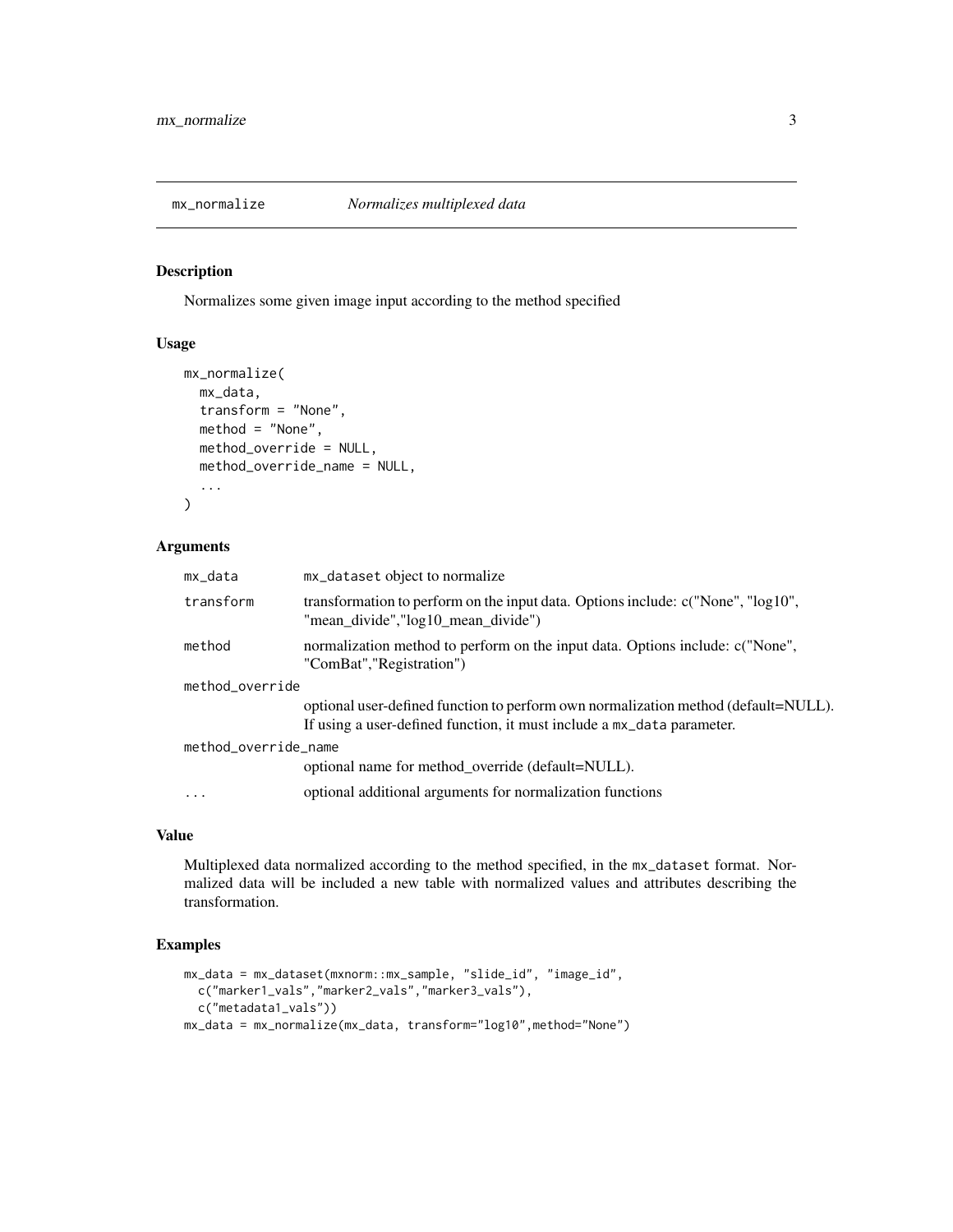<span id="page-3-0"></span>

#### Description

A simulated multiplexed dataset containing: 4 slides, with 3 images each, and 3 markers, and 1 metadata column.

# Usage

mx\_sample

# Format

A data frame with 3000 rows and 6 variables:

slide\_id slide identifier

image\_id image identifier

marker1\_vals simulated marker 1 values

marker2\_vals simulated marker 2 values

marker3\_vals simulated marker 3 values

metadata1\_vals simulated metadata 1 values ...

| plot_mx_density |       |  | Visualize marker density before/after normalization by marker and |  |  |
|-----------------|-------|--|-------------------------------------------------------------------|--|--|
|                 | slide |  |                                                                   |  |  |

#### Description

Visualize marker density before/after normalization by marker and slide

#### Usage

```
plot_mx_density(mx_data)
```
# Arguments

| mx data | mx_dataset object that been used with run_otsu_discordance() to compute           |
|---------|-----------------------------------------------------------------------------------|
|         | Otsu discordance scores (necessary for the density rug plot). Note that the table |
|         | attribute must be set when running run_otsu_discordance().                        |

# Value

ggplot2 object with density plot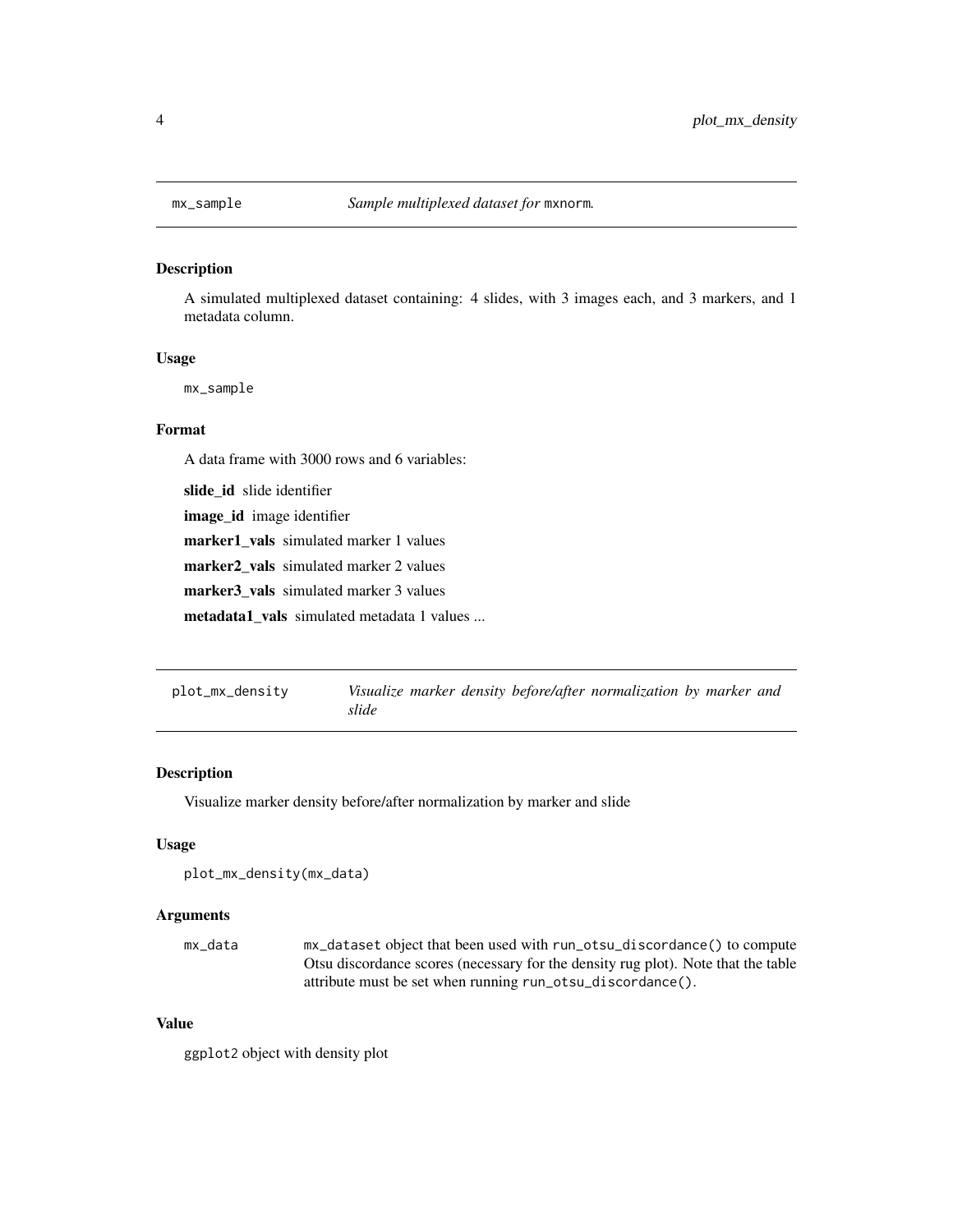# <span id="page-4-0"></span>plot\_mx\_discordance 5

#### Examples

```
mx_data = mx_dataset(mxnorm::mx_sample, "slide_id", "image_id",
  c("marker1_vals","marker2_vals","marker3_vals"),
  c("metadata1_vals"))
mx_data = mx_normalize(mx_data, transform="log10",method="None")
## using `threshold_override` here in case users haven't installed `scikit-image`
mx_data = run_otsu_discordance(mx_data, table="normalized",
threshold_override = function(thold_data){quantile(thold_data, 0.5)})
plot_mx_density(mx_data)
```
plot\_mx\_discordance *Visualize Otsu discordance scores by marker and slide*

#### Description

Visualize Otsu discordance scores by marker and slide

#### Usage

```
plot_mx_discordance(mx_data)
```
#### Arguments

| mx data | mx_dataset object that been used with run_otsu_discordance() to compute         |
|---------|---------------------------------------------------------------------------------|
|         | Otsu discordance scores. Note that the table attribute must be set when running |
|         | run_otsu_discordance().                                                         |

#### Value

ggplot2 object with Otsu discordance scores plot

```
mx_data = mx_dataset(mxnorm::mx_sample, "slide_id", "image_id",
  c("marker1_vals","marker2_vals","marker3_vals"),
  c("metadata1_vals"))
mx_data = mx_normalize(mx_data, transform="log10",method="None")
## using `threshold_override` here in case users haven't installed `scikit-image`
mx_data = run_otsu_discordance(mx_data, table="normalized",
threshold_override = function(thold_data){quantile(thold_data, 0.5)})
plot_mx_discordance(mx_data)
```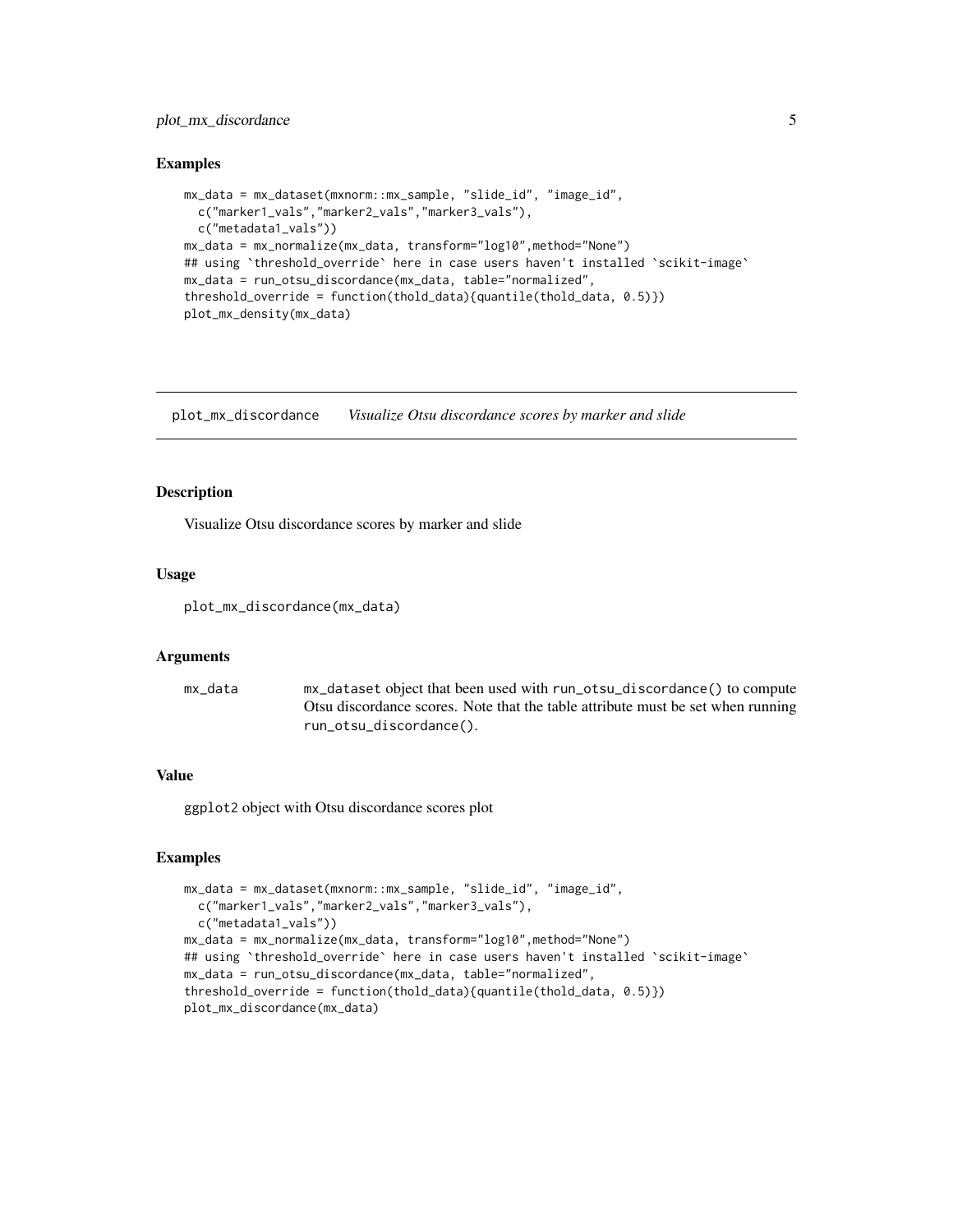<span id="page-5-0"></span>plot\_mx\_proportions *Visualize variance proportions by marker and table*

#### Description

Visualize variance proportions by marker and table

#### Usage

```
plot_mx_proportions(mx_data)
```
#### Arguments

```
mx_data mx_dataset object that been used with run_var_proportions() to run ran-
                dom effects modeling. Note that the table attribute must be set when running
                run_var_proportions().
```
# Value

ggplot2 object with proportions plot

# Examples

```
mx_data = mx_dataset(mxnorm::mx_sample, "slide_id", "image_id",
  c("marker1_vals","marker2_vals","marker3_vals"),
  c("metadata1_vals"))
mx_data = mx_normalize(mx_data, transform="log10",method="None")
mx_data = run_var_proportions(mx_data, table="both")
plot_mx_proportions(mx_data)
```
plot\_mx\_umap *Visualize UMAP dimension reduction algorithm*

#### Description

Visualize UMAP dimension reduction algorithm

#### Usage

```
plot_mx_umap(mx_data, metadata_col = NULL)
```
#### Arguments

| mx_data      | mx_dataset object that been used with run_reduce_umap() to compute the      |
|--------------|-----------------------------------------------------------------------------|
|              | UMAP dimensions for the dataset. Note that the table attribute must be set  |
|              | when running $run\_reduce\_umap()$ .                                        |
| metadata col | column denoted in the run_reduce_umap() to change the scale color attribute |
|              | of the ggplot (default=NULL)                                                |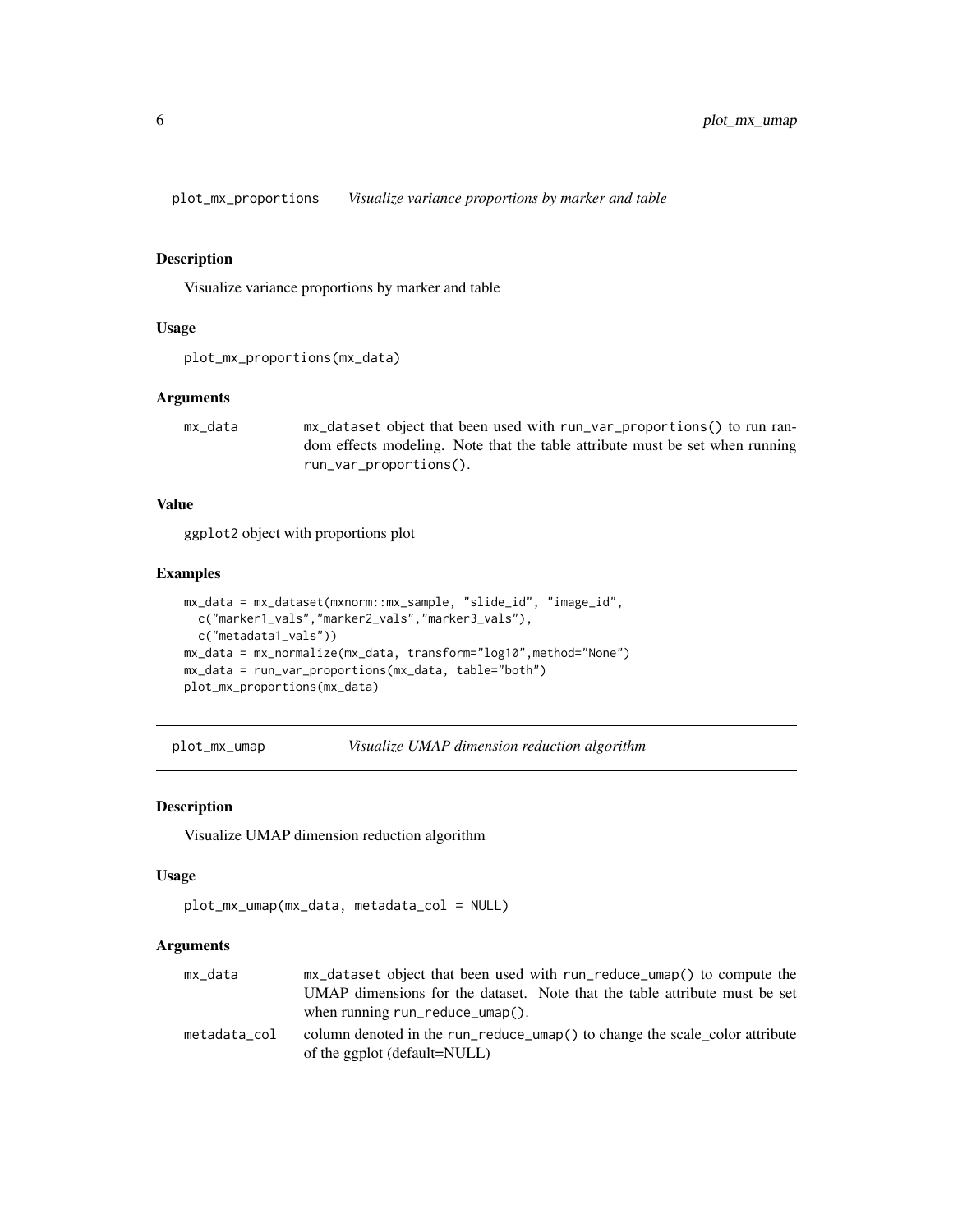# <span id="page-6-0"></span>Value

ggplot2 object with density plot

# Examples

```
mx_data = mx_dataset(mxnorm::mx_sample, "slide_id", "image_id",
  c("marker1_vals","marker2_vals","marker3_vals"),
  c("metadata1_vals"))
mx_data = mx_normalize(mx_data, transform="log10",method="None")
mx_data = run_reduce_umap(mx_data, table="normalized",
c("marker1_vals","marker2_vals","marker3_vals"))
plot_mx_umap(mx_data)
```
print.summary.mx\_dataset

*Extension of* print *S3 method to print* summary.mx\_dataset *objects*

#### Description

Extension of print S3 method to print summary.mx\_dataset objects

# Usage

```
## S3 method for class 'summary.mx_dataset'
print(x, \ldots)
```
# Arguments

|          | summary.mx_dataset object to summarize      |
|----------|---------------------------------------------|
| $\cdots$ | option for additional params given S3 logic |

```
mx_data = mx_dataset(mxnorm::mx_sample, "slide_id", "image_id",
  c("marker1_vals","marker2_vals","marker3_vals"),
  c("metadata1_vals"))
print(summary(mx_data))
```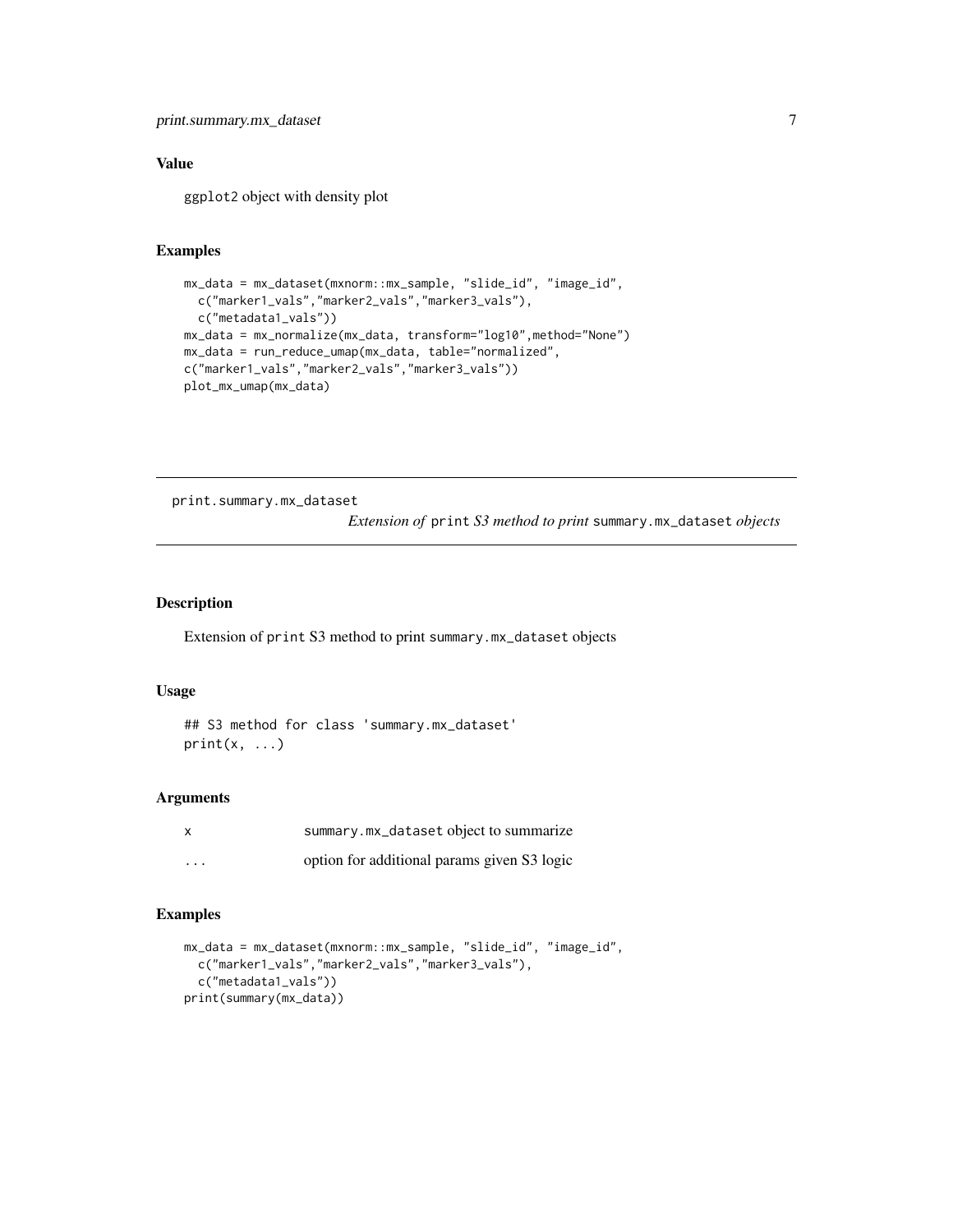<span id="page-7-0"></span>run\_otsu\_discordance *Calculate Otsu discordance scores using specified threshold for an* mx\_dataset *object.*

# Description

The Otsu discordance analysis quantifies slide-to-slide agreement by summarizing the distance between slide-level Otsu thresholds and the global Otsu threshold for a given marker in a single metric.

# Usage

```
run_otsu_discordance(
  mx_data,
  table,
  threshold_override = NULL,
  plot_out = FALSE,
  ...
\mathcal{L}
```
# Arguments

| mx_data            | mx_dataset object used to compute Otsu discordance scores                                                                                                                                                                                                                                                                                                                                                                                                            |
|--------------------|----------------------------------------------------------------------------------------------------------------------------------------------------------------------------------------------------------------------------------------------------------------------------------------------------------------------------------------------------------------------------------------------------------------------------------------------------------------------|
| table              | dataset in $mx$ data used to compute metrics. Options include: c("raw","normalized","both"),<br>e.g. a y-axis parameter.                                                                                                                                                                                                                                                                                                                                             |
| threshold_override |                                                                                                                                                                                                                                                                                                                                                                                                                                                                      |
|                    | optional user-defined function or alternate thresholding algorithm adaptable from<br>Python skimage module filters (Note: not all algorithms in filters adapted).<br>Options include supplying a function or any of the following: c("isodata", "li",<br>"mean", "otsu", "triangle","yen"). More detail available here: https://scikit-<br>image.org/docs/dev/api/skimage.filters.html. If using a user-defined function,<br>it must include a thold_data parameter. |
| plot_out           | boolean to generate Otsu discordance plots (default=FALSE)                                                                                                                                                                                                                                                                                                                                                                                                           |
|                    | optional additional arguments for Otsu discordance functions                                                                                                                                                                                                                                                                                                                                                                                                         |

# Value

mx\_dataset object with analysis results of Otsu discordance in otsu\_data table

# References

Otsu, N. (1979). A threshold selection method from gray-level histograms. IEEE transactions on systems, man, and cybernetics, 9(1), 62-66.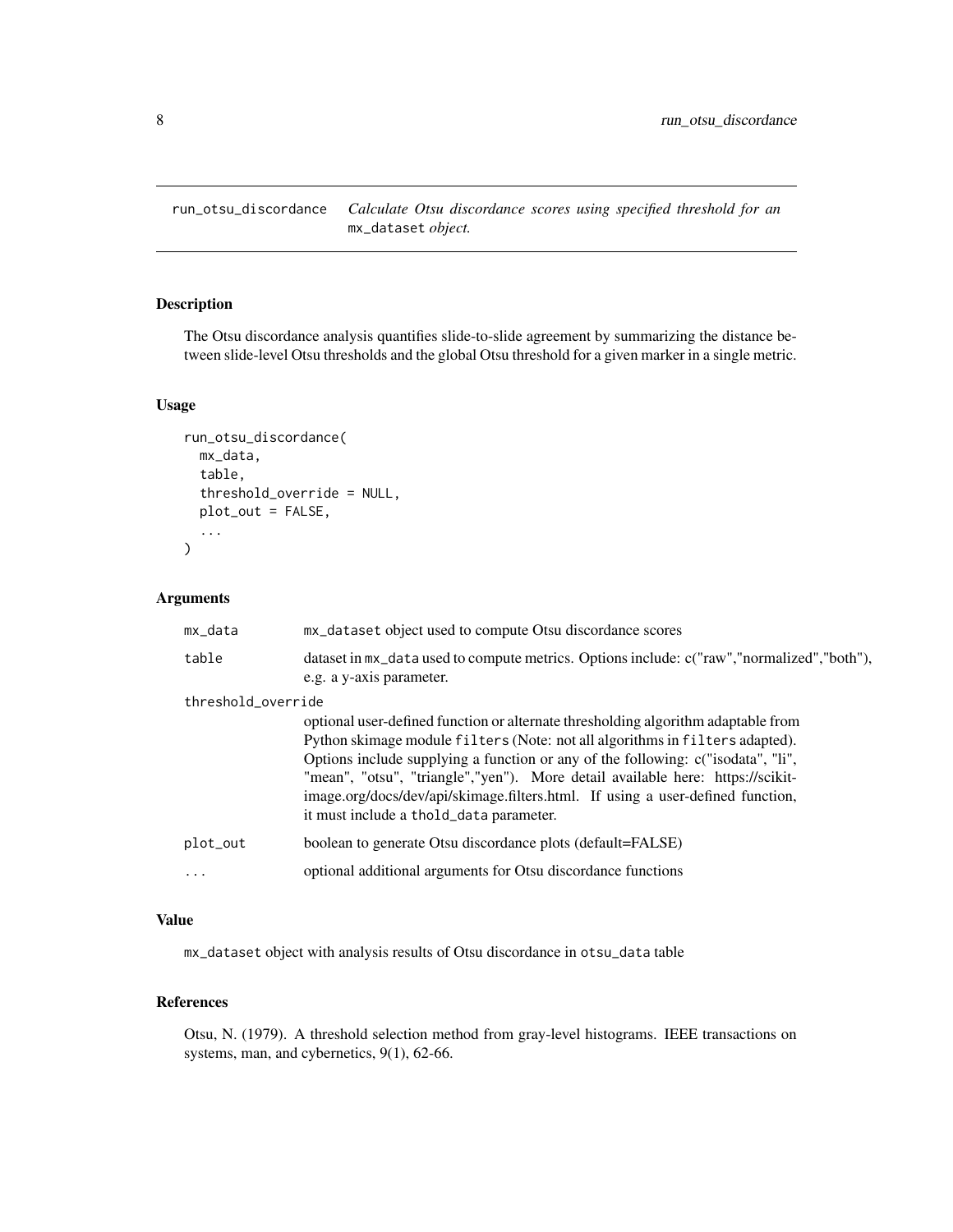# <span id="page-8-0"></span>run\_reduce\_umap 9

#### Examples

```
mx_data = mx_dataset(mxnorm::mx_sample, "slide_id", "image_id",
  c("marker1_vals","marker2_vals","marker3_vals"),
  c("metadata1_vals"))
mx_data = mx_normalize(mx_data, transform="log10",method="None")
## using `threshold_override` here in case users haven't installed `scikit-image`
mx_data = run_otsu_discordance(mx_data, table="normalized",
threshold_override = function(thold_data){quantile(thold_data, 0.5)})
```

```
run_reduce_umap Run UMAP dimension reduction algorithm on an mx_dataset object.
```
#### Description

Run UMAP dimension reduction algorithm on an mx\_dataset object.

# Usage

```
run_reduce_umap(
 mx_data,
  table,
  marker_list,
  downsample\_pot = 1,
  metadata_cols = NULL
\lambda
```
#### Arguments

| mx_data     | mx_dataset object used to compute UMAP dimensions                                                                                       |
|-------------|-----------------------------------------------------------------------------------------------------------------------------------------|
| table       | dataset in $mx$ data used to compute metrics. Options include: c("raw","normalized","both"),<br>e.g. a y-axis parameter.                |
| marker_list | list of markers in the $mx$ -dataset object to use for UMAP algorithm                                                                   |
|             | downsample_pct double, optional percentage $(0, 1]$ of sample rows to include when running<br>UMAP algorithm. $(detault=1)$             |
|             | metadata_cols other identifiers of the input data (default=NULL). This must be a vector of<br>column name(s) in the $mx$ dataset object |

# Value

mx\_dataset object with analysis results of UMAP dimension results in umap\_data table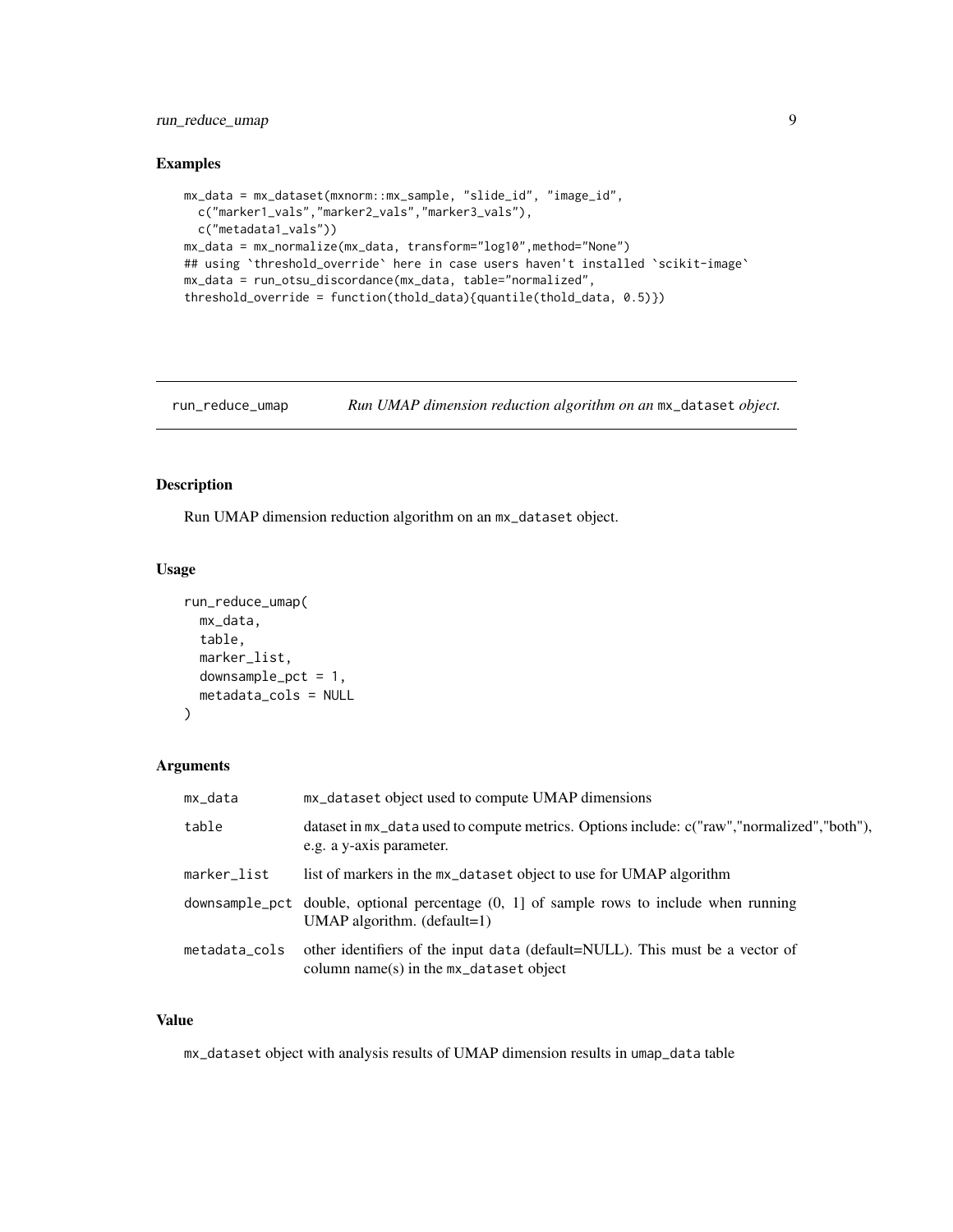# Examples

```
mx_data = mx_dataset(mxnorm::mx_sample, "slide_id", "image_id",
  c("marker1_vals","marker2_vals","marker3_vals"),
  c("metadata1_vals"))
mx_data = mx_normalize(mx_data, transform="log10",method="None")
mx_data = run_reduce_umap(mx_data, table="normalized",
c("marker1_vals","marker2_vals","marker3_vals"))
```
run\_var\_proportions *Run random effects modeling on* mx\_dataset *object to determine proportions of variance at the slide level*

# Description

Run random effects modeling on mx\_dataset object to determine proportions of variance at the slide level

# Usage

```
run_var_proportions(
 mx_data,
  table,
 metadata_cols = NULL,
 formula_override = NULL,
 save_models = FALSE,
  ...
)
```
#### Arguments

| mx_data          | mx_dataset object used to compute UMAP dimensions                                                                                                                           |
|------------------|-----------------------------------------------------------------------------------------------------------------------------------------------------------------------------|
| table            | dataset in $mx$ -data used to compute metrics. Options include: c("raw","normalized","both"),<br>e.g. a y-axis parameter.                                                   |
| metadata_cols    | other identifiers of the input data to use in the modeling process (default=NULL).<br>This must be a vector of column name(s) in the $mx$ -dataset object                   |
| formula_override |                                                                                                                                                                             |
|                  | String with user-defined formula to use for variance proportions modeling anal-<br>ysis (default=NULL). This will be the RHS of a formula with marker $\sim$ as the<br>LHS. |
| save_models      | Boolean flag to save $l$ me4:: $l$ mer() models in a list to the mx_dataset object                                                                                          |
| $\cdot$          | optional additional arguments for lme4:: lmer() modeling                                                                                                                    |

#### Value

mx\_dataset object with modeling results in var\_data table

<span id="page-9-0"></span>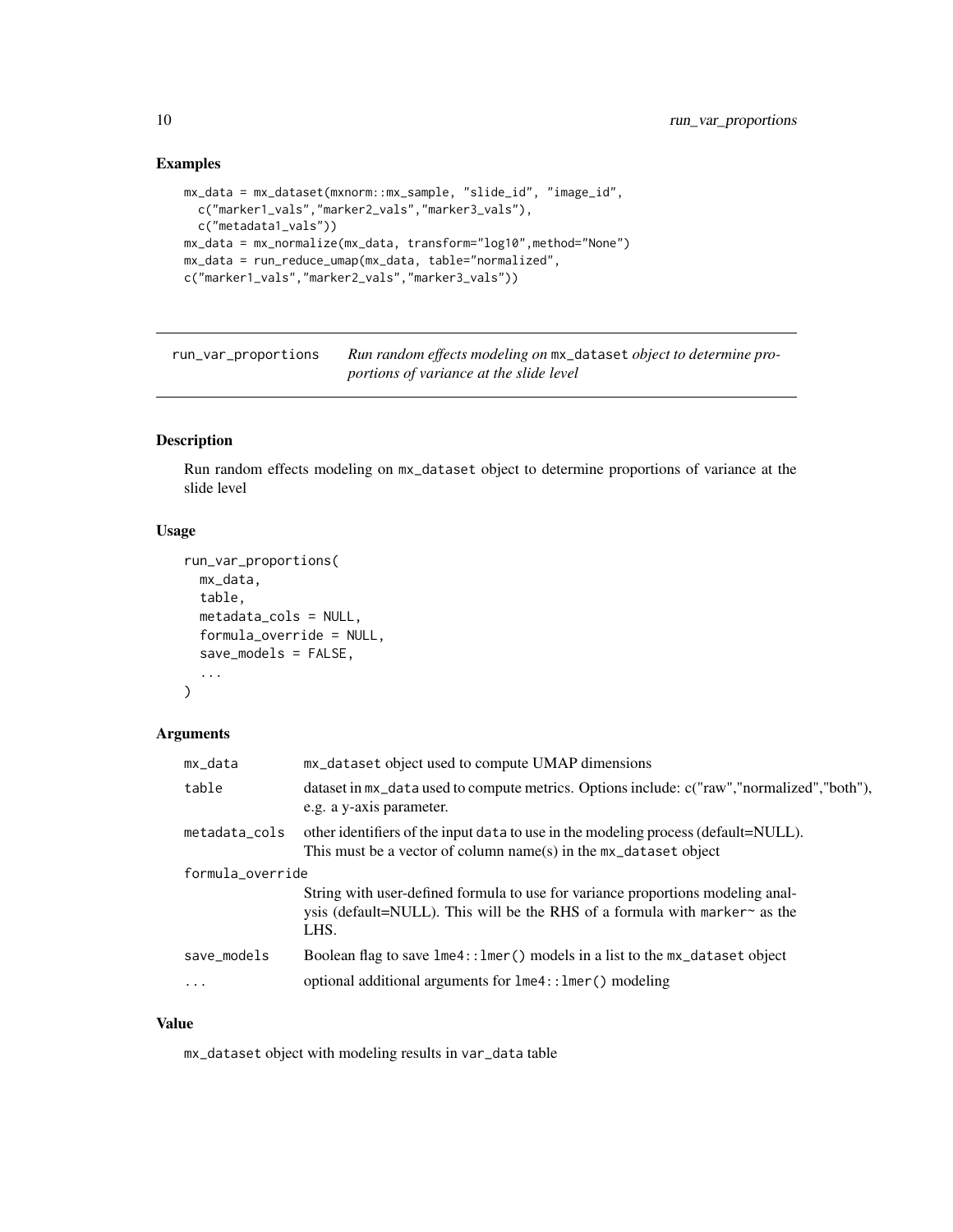# <span id="page-10-0"></span>summary.mx\_dataset 11

# Examples

```
mx_data = mx_dataset(mxnorm::mx_sample, "slide_id", "image_id",
  c("marker1_vals","marker2_vals","marker3_vals"),
  c("metadata1_vals"))
mx_data = mx_normalize(mx_data, transform="log10",method="None")
mx_data = run_var_proportions(mx_data, table="both")
```
summary.mx\_dataset *Extension of* summary *S3 method to summarize* mx\_dataset *objects*

#### Description

Extension of summary S3 method to summarize mx\_dataset objects

#### Usage

```
## S3 method for class 'mx_dataset'
summary(object, ...)
```
# Arguments

| object   | mx_dataset object to summarize              |
|----------|---------------------------------------------|
| $\cdots$ | option for additional params given S3 logic |

# Value

summary.mx\_dataset object

```
mx_data = mx_dataset(mxnorm::mx_sample, "slide_id", "image_id",
  c("marker1_vals","marker2_vals","marker3_vals"),
  c("metadata1_vals"))
summary(mx_data)
```